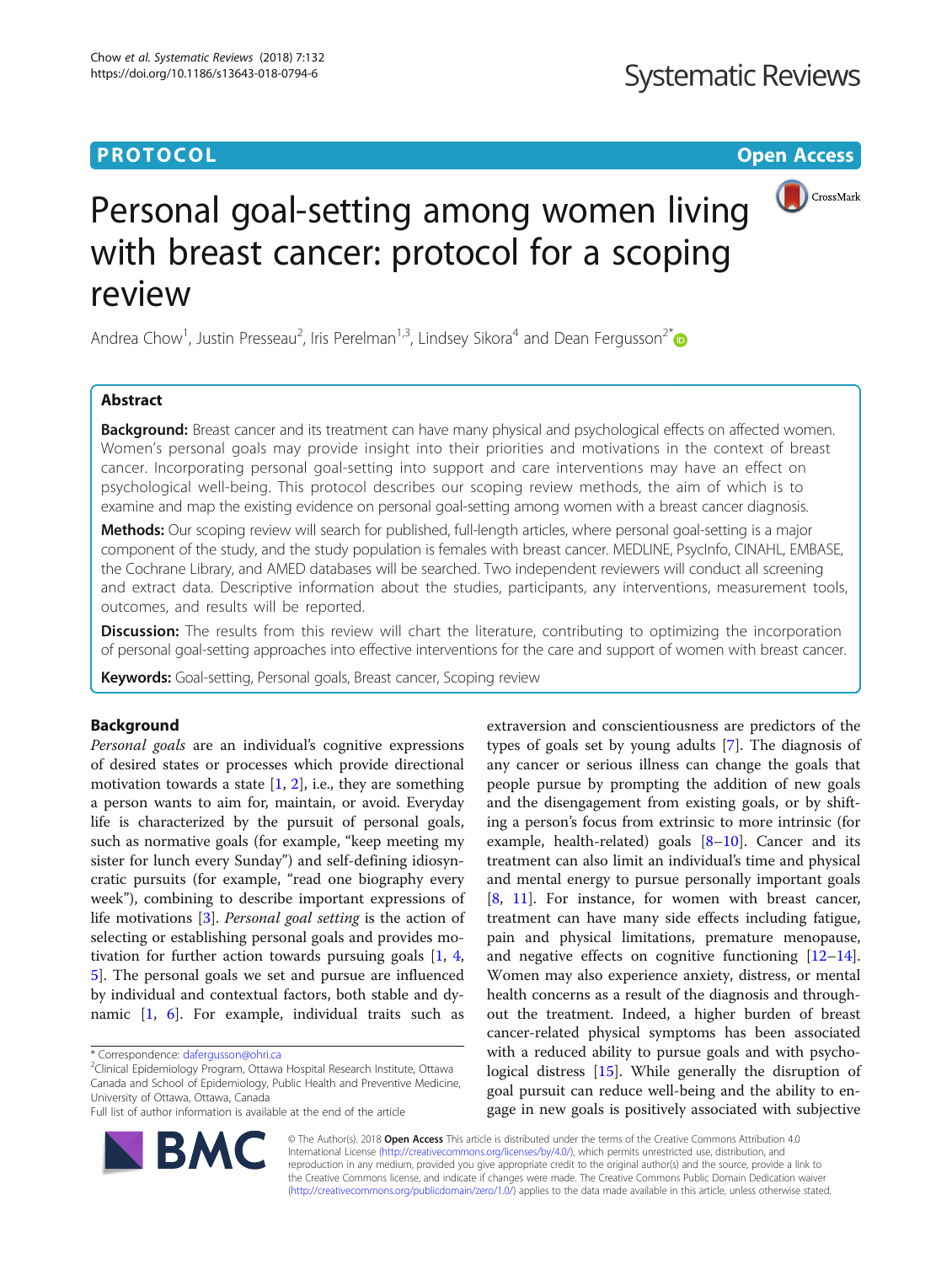well-being and better psychological outcomes [[16\]](#page-5-0), the dynamics of such goal pursuit with a major life event such as breast cancer diagnosis and treatment is less clear. Supporting women with breast cancer to set and pursue goals that are meaningful may result in outcomes that contribute to a higher quality of life. Stakeholders tasked with design and delivery of interventions and programs of care that can support women with their personal goal pursuit would benefit from greater clarity in how personal goal setting has been approached in this population. While a previous systematic review collated research on the life goals of people living with any type of cancer [\[9](#page-5-0)], to our knowledge, there is no assessment of the literature specifically focussed on goal-setting among women with breast cancer.

Women diagnosed with breast cancer face many challenges similar to people with a different cancer diagnosis, but they are also a unique population in several ways important to personal goal-setting and those developing support for them. Breast cancer overwhelmingly affects women. Gender, which is shaped by individual, social, and cultural contexts, may predict some goals: women may tend to value goals for social harmony more than men, who tend to value economic achievement goals more than women [\[7](#page-5-0)]. Among younger women, cancer diagnoses are most likely to be of the breast than any other cancer [\[17](#page-5-0), [18\]](#page-5-0). In healthy populations, the content of personal goals tends to change with age, and perceived control over health goals decreases with age [\[19](#page-5-0), [20](#page-5-0)]. Because breast cancer affects more younger women than other cancers, illness and age may potentially influence differences in personal goal selection and factors associated with their pursuit. Furthermore, this is an active area of research and we have informally identified several additional studies on the goals of women with breast cancer published since Hullmann et al. conducted the search for their study in 2014 [\[21](#page-5-0)–[27](#page-6-0)].

In this protocol, we present our methods for conducting a scoping review. The objective of our scoping review is to examine and map the existing literature on personal goal-setting among women with a breast cancer diagnosis, with the aim to address four research questions:

- (1) How many studies have examined personal goalsetting among women with breast cancer and what were the characteristics of these studies?
- (2) In studies that involved goal-setting as part of an intervention, what were the characteristics of the interventions used in these studies; what comprised the intervention; who delivered the intervention; and when, where, and how was the intervention delivered?
- (3) What instruments were used in these interventions to elicit and evaluate the personal goals of women with breast cancer?
- (4) What were the primary results of the studies that have used validated instruments?

# Methods

This protocol was developed following guidelines for planning and conducting systematic and scoping reviews recommended by the Joanna Briggs Institute and the Cochrane Collaboration [[28](#page-6-0)–[31\]](#page-6-0). A completed PRISMA-P checklist is presented in Additional file [1.](#page-5-0) This protocol is not registered on PROSPERO.

## Search strategy

To minimize missed studies and bias, several electronic databases will be searched, from inception to the present day: MEDLINE (OVID interface), PsycINFO (OVID interface), EMBASE (OVID interface), CINAHL (Ebsco interface), AMED (OVID interface), and the Cochrane Library (Ovid interface, composed of seven databases: Cochrane Database of Systematic Reviews; ACP Journal Club; Database of Abstracts of Reviews of Effects, current issue; Cochrane Central Register of Controlled Trials, current issue; Cochrane Methodology Register, current issue; Health Technology Assessment, current issue; and NHS Economic Evaluation Database, current issue).

The trials register, [clinicaltrials.gov,](http://clinicaltrials.gov) will be searched for additional trials. To ensure literature saturation, the reference lists of included studies and relevant reviews identified through the search will be scanned for further citations. Any relevant conference abstracts identified in the search will be highlighted for keywords and electronic databases and Google Scholar will be searched to identify any full-length articles related to the abstract. Other gray literature will not be searched.

To identify published literature, this review will employ a strategy guided by recommendations from the Joanna Briggs Institute Reviewers Manual and the Cochrane Collaboration [\[28,](#page-6-0) [30,](#page-6-0) [31\]](#page-6-0). Literature search strategies were developed using medical subject headings (MeSH) and text key words related to breast cancer, goals, and goal-setting adapted from a systematic review on goal-setting in rehabilitation [[32](#page-6-0)]. The outcomes will not be restricted in the search strategy. A literature search strategy for MEDLINE was developed with the aid of a health sciences librarian with experience in scoping review searching, Lindsey Sikora (LS). A draft of the MEDLINE strategy is outlined in Additional file [2](#page-5-0). This strategy, once finalized, will be adapted to the syntax and subject headings of the other databases by AC and checked by LS. After articles are screened for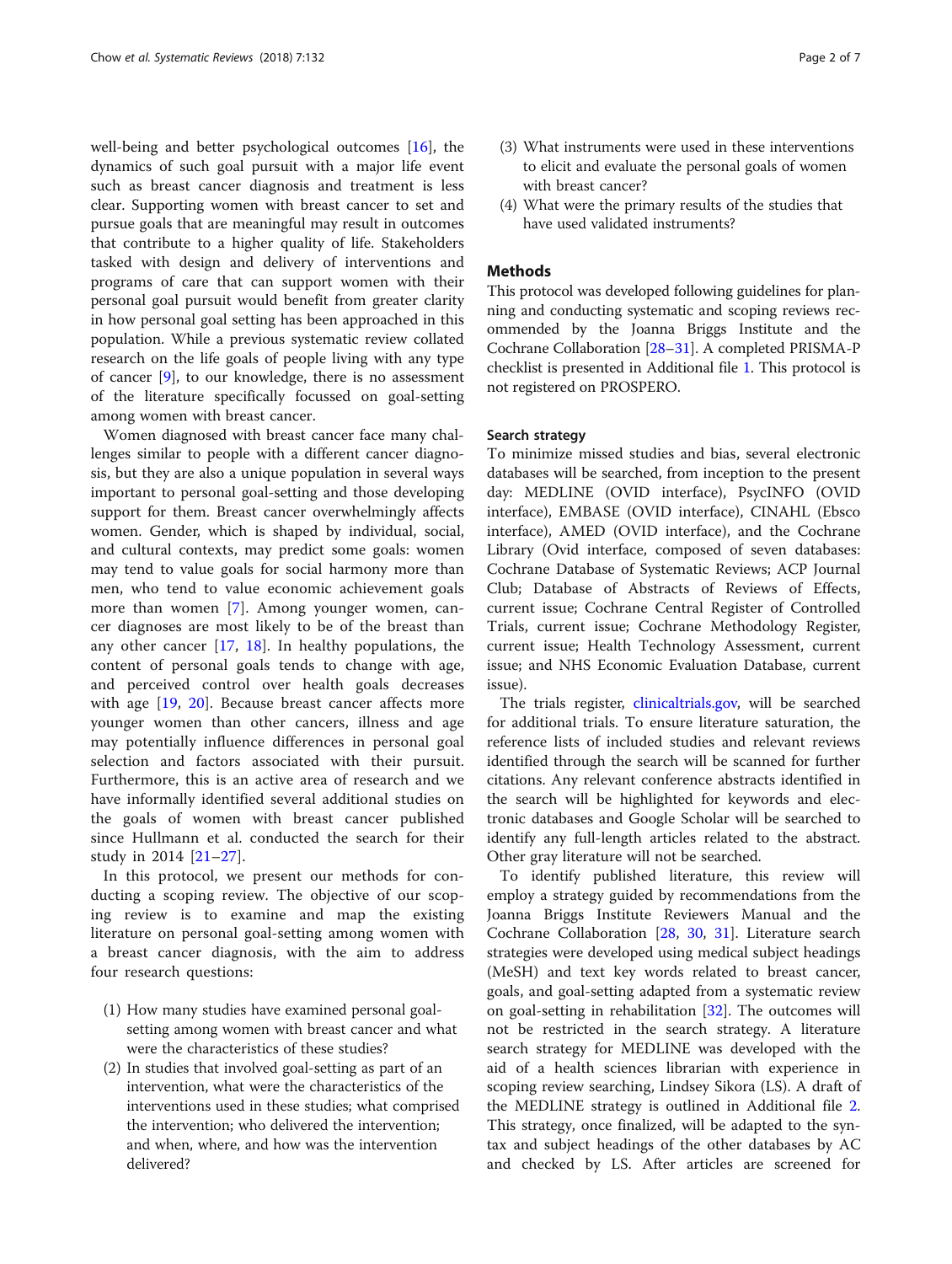inclusion in two stages, the reference list of all included papers will be searched for additional studies.

No study design, publication status, date, or language limits will be imposed on the search, although only studies in English will be eligible for inclusion, due to resource limits. Although conference abstracts, theses, and dissertations will not be included in our review as outlined in the eligibility criteria below, they will be searched for to ensure literature saturation as described above. Databases will be searched for articles published at any time up until June 2017 (up until and including the date of the initial search).

#### Data management

Literature search results will be uploaded to and merged using Endnote X7 software. Inclusion and exclusion of citation abstracts in stage 1 screening and articles at stage 2 screening will be tracked using Covidence.

#### Selection process

Two reviewers will conduct a two-stage screening process to minimize bias and errors and increase rigor. After the literature search is conducted and duplicates removed, two reviewers will independently and in duplicate screen the titles and abstracts identified in the search strategy detailed above. Each title will be screened using a screening guide. Titles will be retained if they appear to meet the inclusion criteria of if it is uncertain if they do.

Full-text articles will be obtained for all titles retained from stage 1 screening. If a full-text article (excluding conference abstracts) from an electronic database cannot be located online, the study authors will be contacted to request a copy of the article. A maximum of two email attempts over 2 weeks will be made. If an article cannot be obtained from the authors, or must be purchased to be obtained, it will be excluded and the reason documented. If the text of a conference abstract cannot be obtained online, a related full-length article will not be searched for. For all grey literature, including theses or dissertations, if the full-text article cannot be located online, the citation will be excluded and the reason documented. At stage 2 screening, two reviewers will independently and in duplicate screen all full-text articles, examining them for compliance with the eligibility criteria of this review. Disagreements will be resolved through discussion. If agreement cannot be made, a third party (DF or JP) will arbitrate.

To avoid inclusion of duplicate publications of the same study, the list of included studies at stage 2 screening will be examined for: the same author names, locations or settings, interventions, number of participants, study dates, and study duration. If duplicate publications

are identified, they will be removed from the list of included studies.

#### Eligibility criteria

Inclusion and exclusion criteria are summarized in Table [1.](#page-3-0)

## Types of study design

Primary studies of any design (e.g., experimental, observational, qualitative, and cross-sectional) will be included. A broad range of studies is desired to meet this review's scoping objective. Studies where the primary purpose was to develop or validate an outcome measurement tool will be included, as this study is interested in identifying instruments used to set and evaluate participants' personal goals. Systematic reviews will be excluded.

#### Types of participants

This review will include studies involving participants who had ever received a diagnosis of breast cancer, regardless of time since diagnosis. Survivorship is considered a phase in the cancer experience, and cancer recurrence and mortality remain a possibility and fear. Only the female sex will be included; males will be excluded. Participants may be of any age. Any breast cancer stage or severity will be included. Women at any stage (planning, undergoing, completed) of any cancer treatment (chemotherapy, radiation, surgery, alternative therapies) will be included. Women who have decided not to pursue cancer treatment (for example, because of personal beliefs, or because their care is palliative) will be included. They can still access cancer care and support, and therefore, understanding participant involvement in goal-setting is relevant to this population. Studies that include other cancer sites (for example, prostate, lung) will be included if data on the outcomes for women with breast cancer can be extracted. Otherwise, studies where breast cancer is one of multiple cancer sites studied will be excluded.

#### Types of interventions

For studies identified that include the description of an intervention being evaluated, such interventions of all included studies must include either the identification of participants' existing personal goals or the setting of new goals for the participant as a major component of the intervention. To be a major component, the article's introduction should present a justification or theoretical basis for how goal-setting is expected to affect the outcome. Studies where goal-setting is not a major component of the intervention will be excluded. Studies examining personal goal-setting in any life domain (e.g., relationships, occupational, or health) will be included.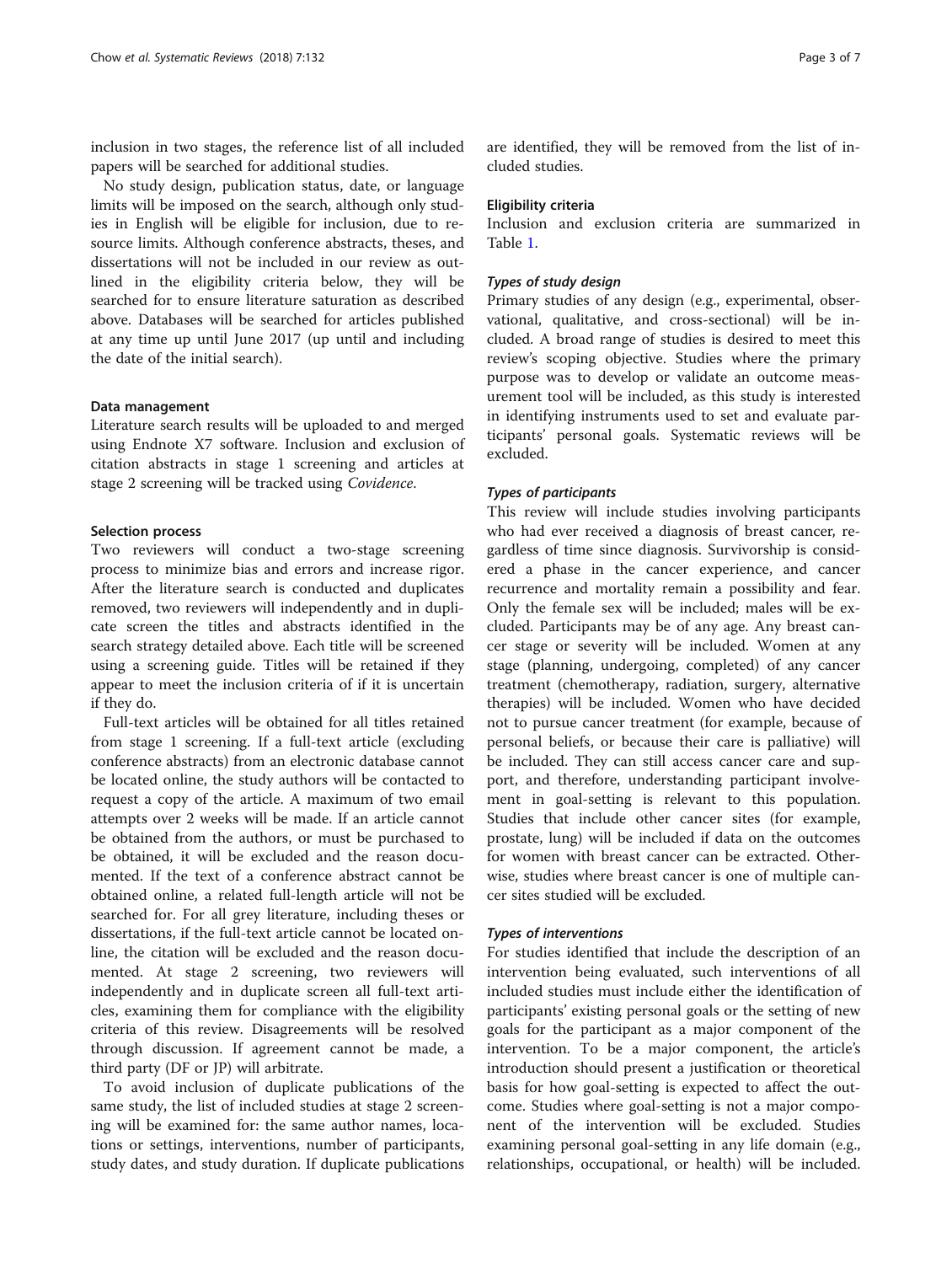#### <span id="page-3-0"></span>Table 1 Eligibility criteria

|                       | <b>Inclusion</b>                                                                                                       | Exclusion                                                                                                                                                                                         |
|-----------------------|------------------------------------------------------------------------------------------------------------------------|---------------------------------------------------------------------------------------------------------------------------------------------------------------------------------------------------|
| Study design          | Primary studies of any design                                                                                          | Systematic reviews                                                                                                                                                                                |
| Population            | Females with a diagnosis of breast cancer                                                                              | Males, studies where multiple cancers are studied and outcome<br>data for women with breast cancer cannot be extracted                                                                            |
| Intervention/exposure | Examines personal goal-setting as major<br>component of the intervention; involves the<br>participant in setting goals | Personal goal-setting is not a major intervention component;<br>examines organizational/group goals, participant preferences or<br>life values; does not involve the participant in setting goals |
| Outcomes              | All outcomes                                                                                                           | n/a                                                                                                                                                                                               |
| Language              | English                                                                                                                | Anything other than English                                                                                                                                                                       |
| Publication status    | Published, full-length articles                                                                                        | Commentaries, letters, books, review articles, conference abstracts<br>theses or dissertations                                                                                                    |

Studies which examine organizational or group goal interventions, participant preferences (where participants select or rank goals from a provided list), or life values will be excluded. In studies involving the evaluation of interventions where the intervention involves setting new personal goals, studies that involve participants in goal-setting, either by having participants set the goals or having them set the goals jointly with someone else (e.g., a health worker or practitioner, a family member, researcher) will be included. Studies in which someone other than the participant (e.g., study researchers, health professionals) provides parameters for goals (e.g., goals for treatment, goals over the next month) will be included, as long as the participant is involved in setting the actual goals. Although goals for treatment may be elicited in order to inform treatment plans, we include them because they may become a part of an individual's personal goal system [[33](#page-6-0)] due to the nature of a cancer diagnosis and journey. Studies where goals are set by someone other than the participant without their involvement, or where someone other than the participant sets or recommends an overall goal, followed by participant involvement in setting smaller, intermediate goals towards the overall goal, will be excluded. In studies where the intervention/exposure involves setting new personal goals, the personal goals set must be articulated, either verbally or written during the intervention. Studies that only encourage or provide training or support for personal goal-setting, without setting

Other All study dates, length of follow-up, setting n/a

# Types of outcomes

All outcomes reported will be included in the review. Measures can be subjective (e.g., sleep loss reported by the participant) or objective (e.g., sleep loss measured by sleep monitor). This review will distinguish primary outcomes of a reported study from other outcomes.

personal goals in the study, will be excluded.

#### Language

Only studies published in English will be included, due to the linguistic abilities of the reviewers. Studies in any other language will be excluded.

#### Publication status

Only published, full-length articles will be included. Commentaries, letters, books, review articles, theses, dissertations, and conference abstracts will be excluded.

## **Other**

There will be no restrictions on date of study or length of follow-up time. All clinical and non-clinical settings (for example, home care, community institutions) will be included. Care of women with cancer does not take place exclusively in a clinical setting, and comprehensive evidence of interventions is desired.

#### Data extraction

This review will record key information from included articles in a Microsoft Excel data extraction form designed a priori. Two reviewers will independently extract data to minimize errors. The data abstraction form will be piloted to reduce potential errors in collecting data and determine if the form extracts the desired data. AC will review the objectives, methods, results, and discussion section of each article to identify any important information not extracted. The form will then be refined, re-piloted, and finalized, and then full data extraction conducted. Any modifications to the form will be documented in the final report.

If an article is missing information about the intervention, outcomes, or results, this will be noted in the data extraction. No data will be imputed. If duplicate publications are identified during data collection, they will be removed. If there are multiple reports from a single study, data from the study will be collated either by extracting data from each study separately and then combining the information from multiple data abstraction forms, or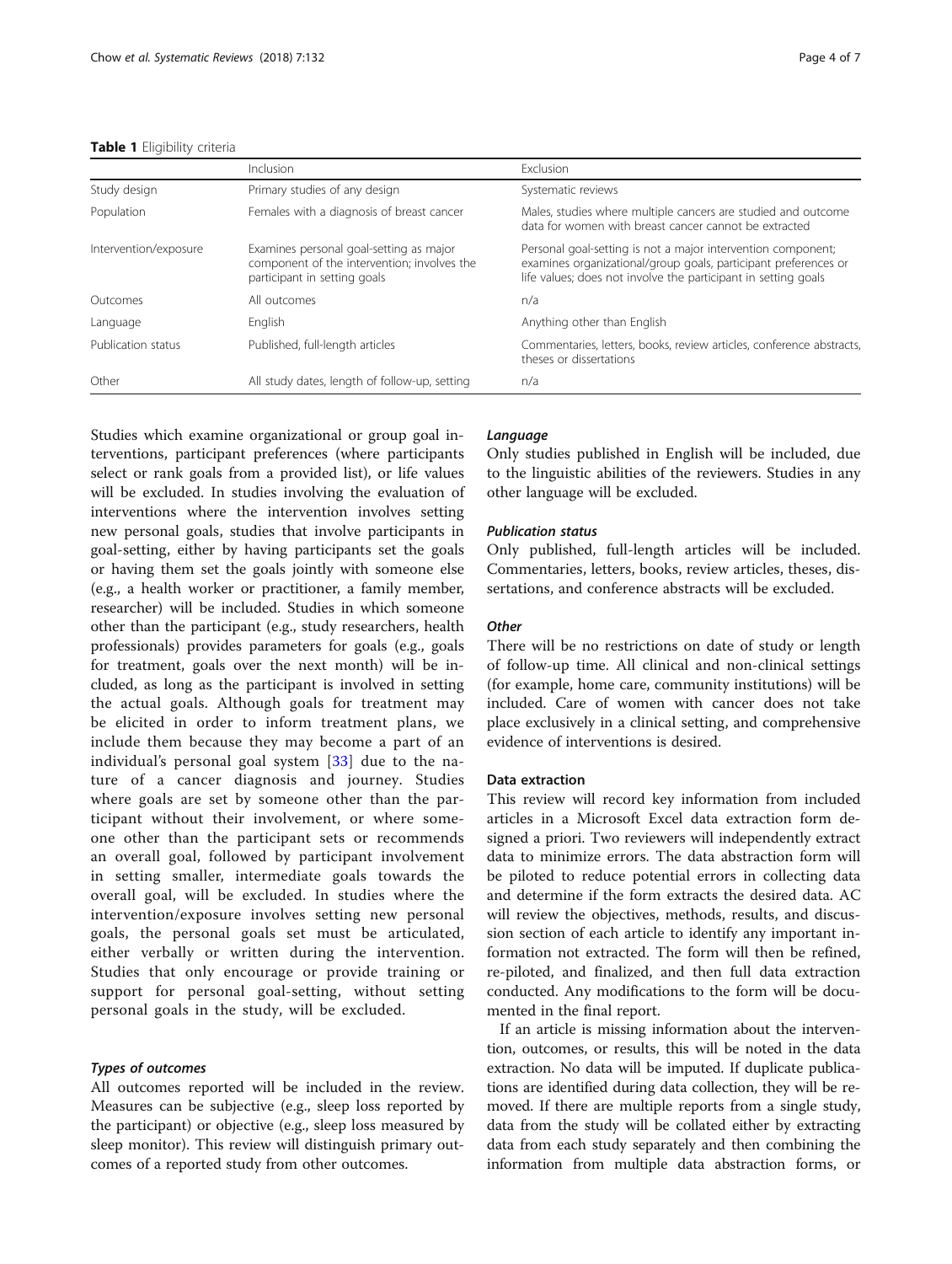extracting data from all articles into one single data abstraction form, depending on the form of each article.

#### Data items

Planned variables to be extracted in this review are outlined in Table 2 (subject to change, key information will be identified in an iterative process). Data extracted will include participant information, study information, methodology, intervention/exposure details, outcome measures, and all reported results.

The TIDieR checklist will be used to guide extraction of data about interventions [[34\]](#page-6-0). We will extract information on goal-setting processes in study interventions, including their justification. For interventions which set new personal goals, intervention descriptions will be extracted as described in the papers, then characterized by coding using the Goals and Planning category (cluster 1) of the Behavior Change Technique Taxonomy [[35](#page-6-0)], a classification system of behavior change techniques. We will also extract information on intervention techniques to support participants to successfully pursue their goals, and the validity of instruments used to identify and rate personal goals. We expect that, where validation has occurred, we will find evidence of construct validity and

potentially concurrent validity. Given the individualized nature of goal-setting, we do not expect to find evidence of criterion validity. We plan to extract information on the populations with which identified instruments have been validated.

# Data synthesis

The number of studies identified and selected at each stage of the scoping review, along with the number of articles excluded at level 1 and 2 screening, and the reasons for exclusion at level 2 screening, will be presented in a PRISMA flow diagram [\[32](#page-6-0)]. Results will be summarized in table form and discussed in more depth in narrative form to address each of the four research questions. Results will be grouped conceptually, by study characteristics, participant characteristics, study objectives, intervention/exposure (if applicable), instruments used to identify personal goals, outcomes measured and time points, and results. This review will present summaries of these categories, with a particular focus on studies' interventions or exposures, goal-setting techniques, including whether studies defined parameters for goals, and reported results, including quantitative measurements of associations (mean differences for scores

Table 2 Planned variables to be extracted in the scoping review

| General study details               | Study ID number, lead author, title, journal, year of publication, type of publication, information source, primary and<br>secondary purposes                                                                                                                                                                                                                                                                                                                                                                                                          |  |
|-------------------------------------|--------------------------------------------------------------------------------------------------------------------------------------------------------------------------------------------------------------------------------------------------------------------------------------------------------------------------------------------------------------------------------------------------------------------------------------------------------------------------------------------------------------------------------------------------------|--|
| Study characteristics               | Study design, study duration, pilot/feasibility study (y/n), number of study arms, covariates (definition and measurement<br>methods)                                                                                                                                                                                                                                                                                                                                                                                                                  |  |
| Participants                        | • Total number, setting, inclusion and exclusion criteria                                                                                                                                                                                                                                                                                                                                                                                                                                                                                              |  |
|                                     | · Participant characteristics at baseline: for each study, average age (years, mean and standard deviation [SD]), sex<br>(%), country, cancer treatment received, breast cancer treatment stage, time since diagnosis (or time since treatment,<br>if treatment was completed)                                                                                                                                                                                                                                                                         |  |
|                                     | · If available: breast cancer stage, race or ethnicity, socioeconomic status                                                                                                                                                                                                                                                                                                                                                                                                                                                                           |  |
| Interventions/exposures and         | • Total number of intervention/exposure and comparison groups, number of participants in each group                                                                                                                                                                                                                                                                                                                                                                                                                                                    |  |
| comparators                         | • For each intervention/exposure and comparison group: justification for goal-setting, type of goal setting used<br>(BCT), materials and procedures used, who administered the intervention/exposure/comparison, training to<br>deliver goal-setting, mode of delivery, location, timing of delivery, duration of intervention/exposure, any tailoring<br>of the intervention, any modifications, techniques to support goal pursuit, co-interventions (if any), intervention<br>adherence or fidelity-who and how assessed, and results of assessment |  |
|                                     | · For each intervention/exposure: participant involvement in personal goal-setting, new or existing goals identified,<br>any parameters given for goal-setting.                                                                                                                                                                                                                                                                                                                                                                                        |  |
|                                     | • For each comparison (if applicable): whether personal goal-setting was part of the intervention, participant<br>involvement (if any) if goals were set                                                                                                                                                                                                                                                                                                                                                                                               |  |
| Instruments used in<br>goal-setting | Type of instrument used, construct validity (if reported), concurrent validity (if reported), validated with women with<br>breast cancer, feasibility (if reported)                                                                                                                                                                                                                                                                                                                                                                                    |  |
| Outcomes                            | • List of outcomes and time points (a) collected, (b) reported. Identification of study's primary outcome                                                                                                                                                                                                                                                                                                                                                                                                                                              |  |
|                                     | · Data collection method: quantitative or qualitative                                                                                                                                                                                                                                                                                                                                                                                                                                                                                                  |  |
|                                     | · For each outcome: outcome definition (narrative plus name of scale or diagnostic method)                                                                                                                                                                                                                                                                                                                                                                                                                                                             |  |
|                                     | • For scales: validity, upper and lower limits, direction of benefit                                                                                                                                                                                                                                                                                                                                                                                                                                                                                   |  |
| Results                             | For each quantitative outcome: sample size, number of missing participants, reasons for loss to follow up, summary<br>data for each group $(2 \times 2)$ table for dichotomous data, means and SDs for continuous data), estimate of effect for<br>difference between groups (or change in baseline and final scores for single-arm studies), confidence intervals, p value                                                                                                                                                                            |  |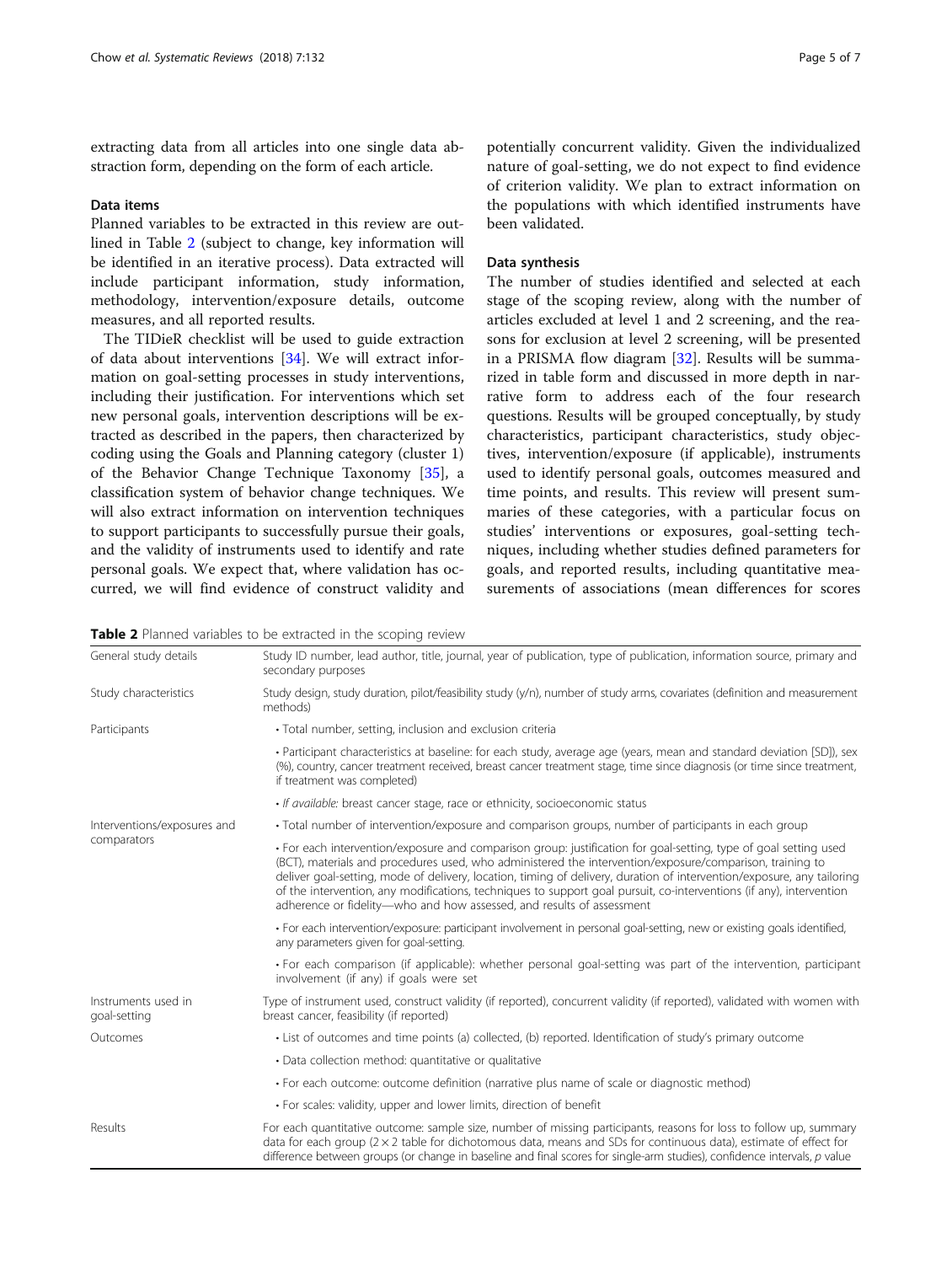<span id="page-5-0"></span>by validated questionnaires, risk ratios or odds ratios for dichotomous outcomes) if applicable. Additional groups may be identified during the extraction of results.

# **Discussion**

By charting the literature on personal goal-setting among women with breast cancer, the results from this scoping review will contribute aggregated knowledge on the personal goals of women with breast cancer that can help to identify personal motivations that are important to individual women. This knowledge can be helpful for the development of new interventions or the optimization of existing ones, as part of appropriate treatment and care plans for women with breast cancer and survivors. Such care could help women to shift or adapt new goals to facilitate the likelihood of successful goal pursuit, improve psychological outcomes, and improve experiences of cancer care and treatment.

# Additional files

[Additional file 1:](https://doi.org/10.1186/s13643-018-0794-6) PRISMA-P checklist. Completed checklist of recommended items to include in a systematic review protocol. (DOCX 33 kb)

[Additional file 2:](https://doi.org/10.1186/s13643-018-0794-6) Medline search strategy. The search strategy to be used in the MEDLINE database. (DOCX 73 kb)

#### Abbreviations

BCT: Behavior Change Taxonomy; PRISMA: Preferred Reporting Items for Systematic Reviews and Meta-Analyses; TIDieR: Template for Intervention Description and Replication

#### Authors' contributions

AC planned the study, drafted the protocol, conducted data analysis, and wrote the manuscript. DF and JP provided content and methodological expertise and commented on the drafts of the protocol. LS and AC designed the search strategy. AC and IP conducted the screening and data extraction. All authors read and approved the final manuscript.

#### Ethics approval and consent to participate

Not applicable.

#### Consent for publication

Not applicable.

#### Competing interests

The authors declare that they have no competing interests.

# Publisher's Note

Springer Nature remains neutral with regard to jurisdictional claims in published maps and institutional affiliations.

#### Author details

<sup>1</sup>School of Epidemiology and Public Health, University of Ottawa, Ottawa, Canada. <sup>2</sup>Clinical Epidemiology Program, Ottawa Hospital Research Institute, Ottawa Canada and School of Epidemiology, Public Health and Preventive Medicine, University of Ottawa, Ottawa, Canada. <sup>3</sup>Ottawa Hospital Research Institute, Ottawa, Canada. <sup>4</sup>Health Sciences Library, University of Ottawa, Ottawa, Canada.

Received: 17 August 2017 Accepted: 7 August 2018 Published online: 28 August 2018

#### References

- 1. Austin JT, Vancouver JB. Goal constructs in psychology: structure, process, and content. Psychol Bull. 1996;120:338–75.
- 2. Elliot A, Thrash T. Achievement goals and the hierarchical model of achievement motivation. Educ Psychol Rev. 2001;13:139–56.
- 3. Ryan RM, Deci EL. Self-determination theory and the facilitation of intrinsic motivation, social development, and well-being. Am Psychol. 2000;55:68–78.
- 4. Locke EA, Shaw KN, Saari LM, Latham GP. Goal setting and task performance: 1969-1980. Psychol Bull. 1981;90:125–52.
- 5. Scobbie L, Dixon D, Wyke S. Goal setting and action planning in the rehabilitation setting: development of a theoretically informed practice framework. Clin Rehabil. 2011;25:468–82.
- 6. Little B. Generative contexts of personal projects analysis. In: Little BR, Philips SD, Salmela-Aro K, editors. Personal project pursuit: goals, action, and human flourishing. Mahwah: Lawrence Erlbaum Associations; 2007. p. 3–49.
- 7. Roberts BW, Robins RW. Broad dispositions, broad aspirations: the intersection of personality traits and major life goals. Personal Soc Psychol Bull. 2000;26:1284–96.
- 8. Peterman A, Lecci L. Personal projects in health and illness. In: Little BR, Philips SD, Salmela-Aro K, editors. Personal project pursuit: goals, action, and human flourishing. Mahwah: Lawrence Erlbaum Associations; 2007. p. 329–53.
- 9. Hullmann SE, Robb SL, Rand KL. Life goals in patients with cancer: a systematic review of the literature: life goals in patients with cancer. Psychooncology. 2016;25:387–99.
- 10. Sulkers E, Janse M, Brinksma A, Roodbol PF, Kamps WA, Tissing WJE, et al. A longitudinal case–control study on goals in adolescents with cancer. Psychol Health. 2015;30:1075–87.
- 11. Gagliese L, Jovellanos M, Zimmermann C, Shobbrook C, Warr D, Rodin G. Age-related patterns in adaptation to cancer pain: a mixed-method study. Pain Med. 2009;10:1050–61.
- 12. Bower JE. Behavioral symptoms in patients with breast cancer and survivors. J Clin Oncol. 2008;26:768–77.
- 13. Hidding JT, Beurskens CHG, van der Wees PJ, van Laarhoven HWM, der Sanden MWG N-v. Treatment related impairments in arm and shoulder in patients with breast cancer: a systematic review. PLoS One. 2014;9:e96748.
- 14. Grimison PS, Stockler MR. Quality of life and adjuvant systemic therapy for early-stage breast cancer. Expert Rev Anticancer Ther. 2007;7:1123–34.
- 15. Stefanic N, Caputi P, Iverson DC. Investigating physical symptom burden and personal goal interference in early-stage breast cancer patients. Support Care Cancer. 2014;22:713–20.
- 16. Wrosch C, Scheier MF, Miller GE, Schulz R, Carver CS. Adaptive selfregulation of unattainable goals: goal disengagement, goal reengagement, and subjective well-being. Personal Soc Psychol Bull. 2003;29:1494–508.
- 17. Canadian Cancer Society's Committee on Cancer Statistics. Canadian Cancer Statistics 2016. Toronto: Canadian Cancer Society; 2016.
- 18. National Cancer Institute. SEER\*Explorer: An interactive website for SEER cancer statistics [Internet]. Surveillance Research Program. [https://seer.](https://seer.cancer.gov/explorer/) [cancer.gov/explorer/](https://seer.cancer.gov/explorer/). Accessed 20 Aug 2018.
- 19. Nurmi J-E, Pulliainen H, Salmela-Aro K. Age differences in adults' control beliefs related to life goals and concerns. Psychol Aging. 1992;7:194–6.
- 20. Nurmi J-E. Age differences in adult life goals, concerns, and their temporal extension: a life course approach to future-oriented motivation. Int J Behav Dev. 1992;15:487–508.
- 21. Lam WWT, Yeo W, Suen J, Ho WM, Tsang J, Soong I, et al. Goal adjustment influence on psychological well-being following advanced breast cancer diagnosis: goal adjustment and psychological well-being. Psychooncology. 2016;25:58–65.
- 22. Low CA, Stanton AL. Activity disruption and depressive symptoms in women living with metastatic breast cancer. Health Psychol. 2015;34:89–92.
- 23. Mens MG, Scheier MF. The benefits of goal adjustment capacities for wellbeing among women with breast cancer: potential mechanisms of action: goal adjustment, well-being, and breast cancer. J Pers. 2016;84:777–88.
- 24. Ng AV, Cybulski AN, Engel AA, Papanek PE, Sheffer MA, Waltke LJ, et al. Triathlon training for women breast cancer survivors: feasibility and initial efficacy. Support Care Cancer. 2016; [https://doi.org/10.1007/](https://doi.org/10.1007/s00520-016-3531-5) [s00520-016-3531-5](https://doi.org/10.1007/s00520-016-3531-5).